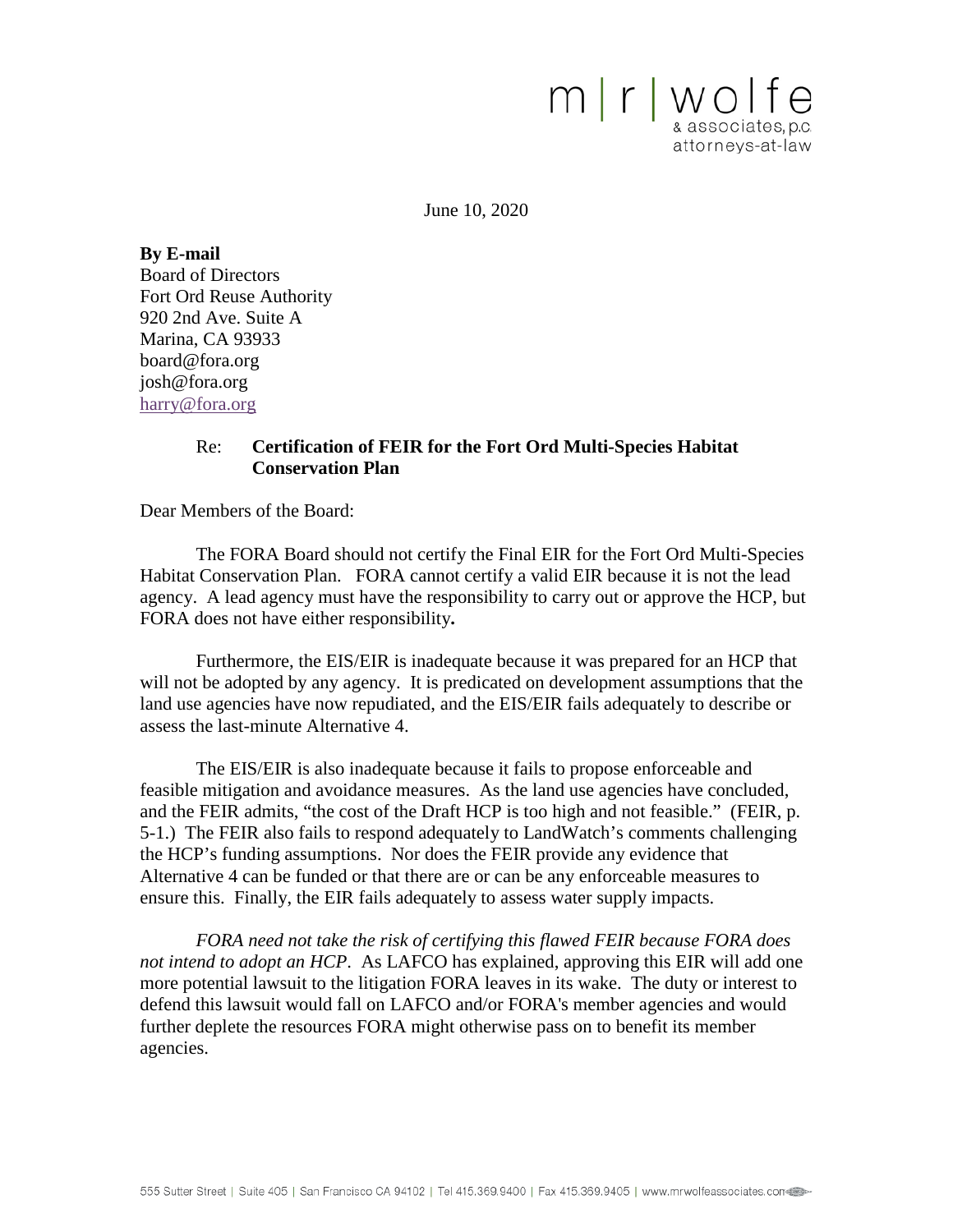# **A. FORA cannot certify a valid EIR because it is not the lead agency. It has no responsibility to carry out or approve the HCP.**

FORA should not act to certify the HCP EIR because it is not the lead agency. "CEQA defines a lead agency as 'the public agency which has the principal responsibility for carrying out or approving a project which may have a significant effect upon the environment.' (Pub. Resources Code, § 21067.)" (*Planning and Conservation League v. Department of Water Resources* (2000) 83 Cal.App.4th 892, 905.) The draft EIS/EIR describes the project as follows:

The Proposed Action is the issuance of ITPs by the USFWS and CDFW, and approval and implementation of the Draft Fort Ord HCP by the Permittees. The project addressed in the Draft Fort Ord HCP is the reuse and development of the former Fort Ord military base as presented in the HMP (Section 7 requirement of the Biological and Conference Opinion [USFWS, 1997]), Reuse Plan (EMC and EDAW, 1997), and subsequent updates.

(DEIS/EIR, p. 2-7.) FORA will have no responsibility for *carrying out* this project because it will no longer exist after June 30, 2020. Furthermore, FORA will have no responsibility for *approving* this project because FORA does not intend to approve *any* HCP project before it sunsets. Indeed, there is no longer any agreed plan for an HCP.

The project described in the October 2019 draft EIS/EIR is the September 2019 Draft HCP. When the land use agencies realized that the September 2019 Draft HCP was infeasible and unrealistic, a Habitat Working Group ("HWG") was formed in January 2020 to consider alternatives to that HCP. The HWG met from January to March 2020 and reported back to the FORA Board that the HCP reviewed in the draft EIS/EIR is neither realistic nor feasible because it does not reflect the land use agencies' Fort Ord development projections; because the agencies that were supposed to form a JPA to implement the HCP will not do so; and because these agencies want FORA to return to them the CFD taxes funds that FORA had sequestered to implement the HCP. The HWG's conclusions and recommendations were as follows:

During its 11 meetings and culminating in its last meeting on March 27, 2020, the HWG determined that:

1. The Draft HCP as currently drafted does not reflect recent development projections, and as such, should no longer be proposed as a component of the Federal and State ITP applications.

2. If the Permittees desired to move forward with an ITP application at the Federal and/or State level, either individually or in some combination of the jurisdictions, the HCP should be revised to reflect a reduced and/or phased development approach, and not full build-out of the former Fort Ord as currently drafted. A reduced and/or phased development approach is anticipated to reduce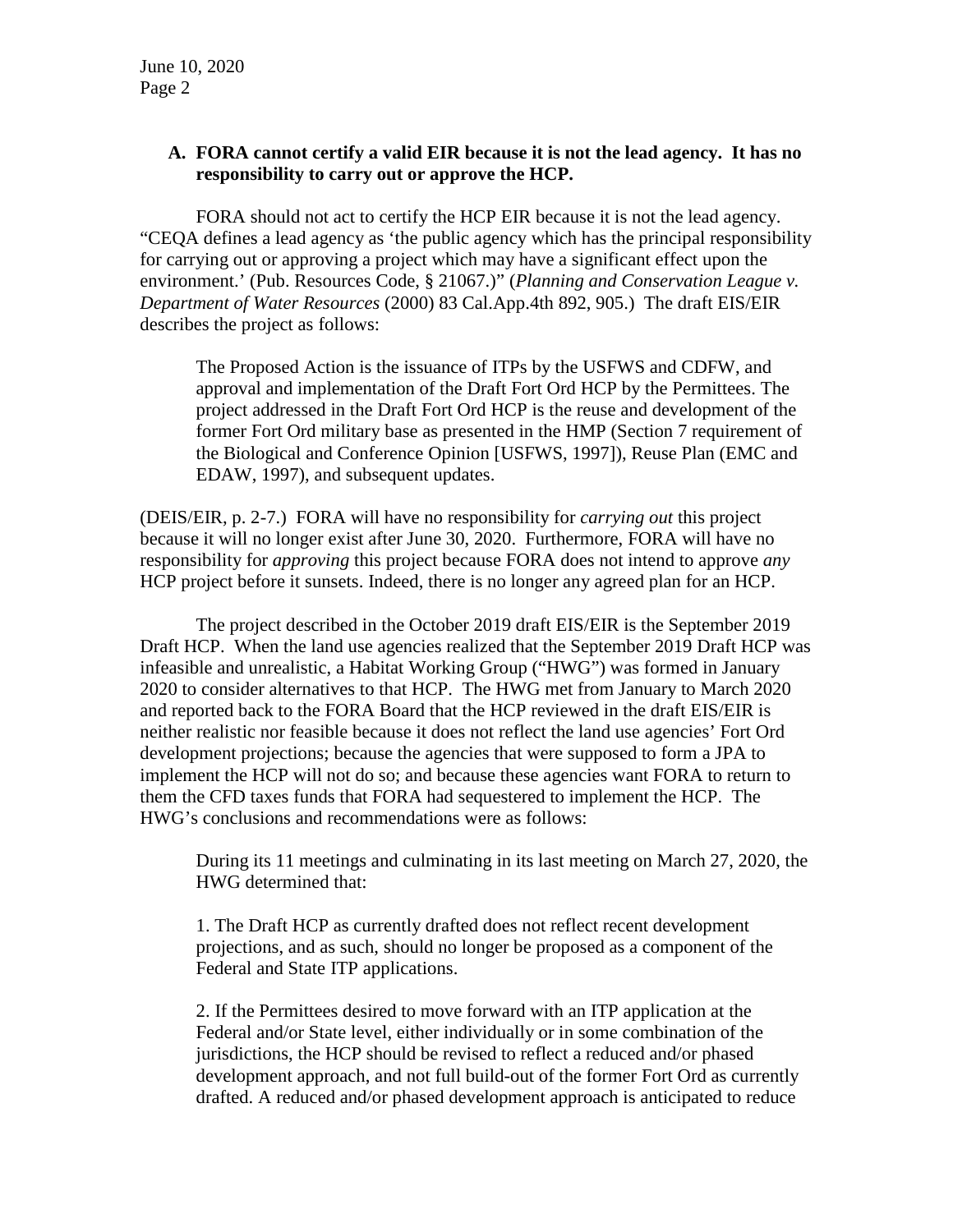total costs of implementing an HCP which may result in a feasible, realistic funding scenario.

3. The jurisdictions are not interested in forming a JPA at this time and also do not think it would be feasible to do so before FORA's sunset in three months, particularly in light of the global pandemic we are all experiencing.

4. The jurisdictions would like the CFD fees to be individually allocated to the jurisdictions to carry out habitat management requirements under the HMP. The HWG recommended an allocation formula and discussed various types of agreements that could be used to transfer the funds. The Board has since discussed and taken initial steps to approve an allocation formula for the CFD funds.

5. The HWG discussed that the jurisdictions could receive these funds and then still form a JPA and continue collective habitat management discussions and permitting options later, if the jurisdictions desired to do so.

6. The jurisdictions are aware that they are required to implement the HMP and intend to do so with their allocated funds.

7. The HWG felt that the objective of the HWG Committee (to continue discussions and determine path forward) had been accomplished and as a result, there will be no more HWG meetings. Concurrent with the HWG meetings, the Board, as CEQA Lead Agency, considered options to complete the EIR process. The HWG and Board discussed the potential that the Final EIR could be used to support future permitting efforts. On March 12, 2020, the Board voted to complete the EIR. Because the Draft HCP as currently proposed is no longer supported and in order to reduce the risk of litigation, the Board is considering not approving the proposed project (i.e., the Draft HCP).

(FORA Board Report, April 17, 2020, Agenda Number 6e, Draft Federal Wildlife Agency Notification Letter.)

The HWG advised the FORA Board that there is a "[l]ack of collective interest in forming a habitat related Joint Powers Authority ('JPA') prior to the FORA June 30, 2020 sunset." (FORA Board Report, April 17, 2020, Agenda Number 6e.) Yet the draft HCP is critically dependent on formation of a JPA to implement the HCP, whose members would include FORA and the twelve ITP permittee jurisdictions. (Draft HCP, section 1.9.1.) The draft HCP proposes a single non-severable federal ITP and a single non-severable state ITP covering all 12 permittees. (Id.) The draft HCP proposes that these permittees *and* FORA, as the members of the JPA, would act collectively to implement the HCP, which would provide ITP coverage for the full buildout of the Fort Ord Reuse Plan, attaining certain scale economies.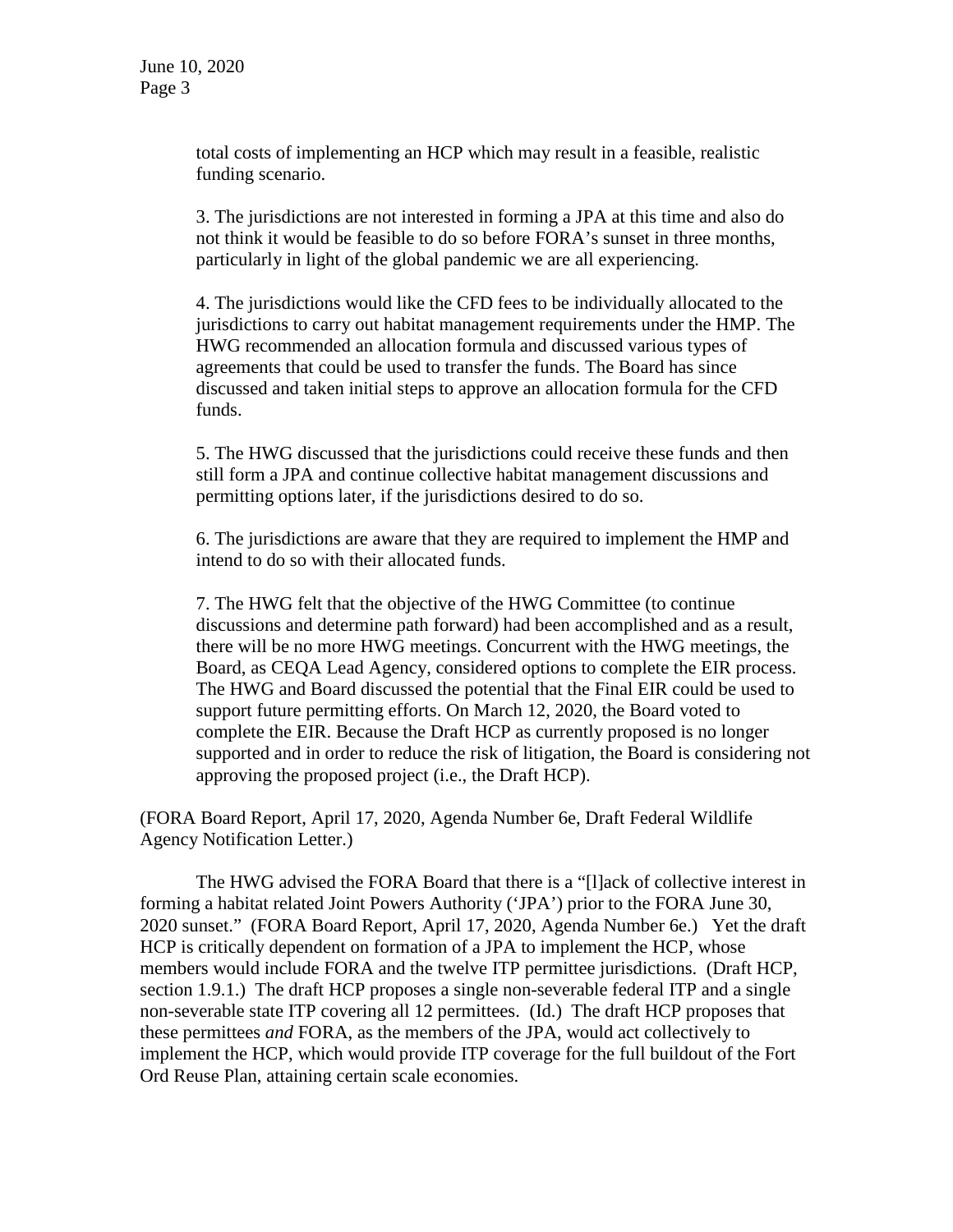As the HWG recommended, FORA will now distribute to the land use jurisdictions the \$17 million in sequestered CFD taxes that the draft HCP had assumed would be available to fund the HCP. There is no longer any assurance that this \$17 million will be used to implement collective action on the draft HCP, or, indeed, on any joint HCP involving the 12 permittees under a single federal ITP and a single state ITP.

FORA will go out of existence in less than a month and there is no longer any expectation that the HCP it developed will ever be approved. Thus, FORA cannot act as lead agency because it can neither implement nor even approve the project described in the draft EIS/EIR. And, in fact, FORA has no intention of approving any HCP before it sunsets.

No future agency can rely on an EIR certified by FORA because an EIR must reflect the lead agency's independent judgment and analysis. (14 CCR, § 15090.) Any agency that intends to adopt an HCP for the Fort Ord area in the future must act independently as the lead agency to certify the necessary EIR.

FORA has not explained *why* it proposes to certify an EIR for a project it will not and cannot approve or carry out. As LandWatch objected in its February 10, 2020 letter, certifying the existing EIR/EIS without approving the HCP will *not* allow the agencies to proceed later with a subsequent EIR under CEQA section 21166 or to take advantage of the "prior project" baseline provisions applicable when an agency has already approved a project. Any agency acting to approve an HCP in the future will have to certify its own EIR for that HCP, not prepare an SEIR or addendum to this EIR.

FORA's counsel, Holland & Knight, has suggested that the lead agency may change over the course of project approval, citing *Gentry v. Murietta* (1995) 36 Cal.App.4th 1359, 1383. However in *Gentry*, after it became apparent that the City rather than the County would have to act approve the project, the County "deferred further consideration of the Project to the City" a*nd did not certify an environmental document for it.* (*Id.* at 1369.) Thus, the City, as the agency to approve the project, was required to act as a lead agency to certify the environmental document. *Gentry* does not consider or uphold the validity of a CEQA document certified by an agency that is not the lead agency. Here, if some other entity decides in the future to approve an HCP, it will have to act as a lead agency to certify the EIR. It may not simply act as a responsible agency.

In sum, there is simply no point in certifying the EIR without also approving a project. Because FORA cannot and will not approve an HCP, it should not vote on certification.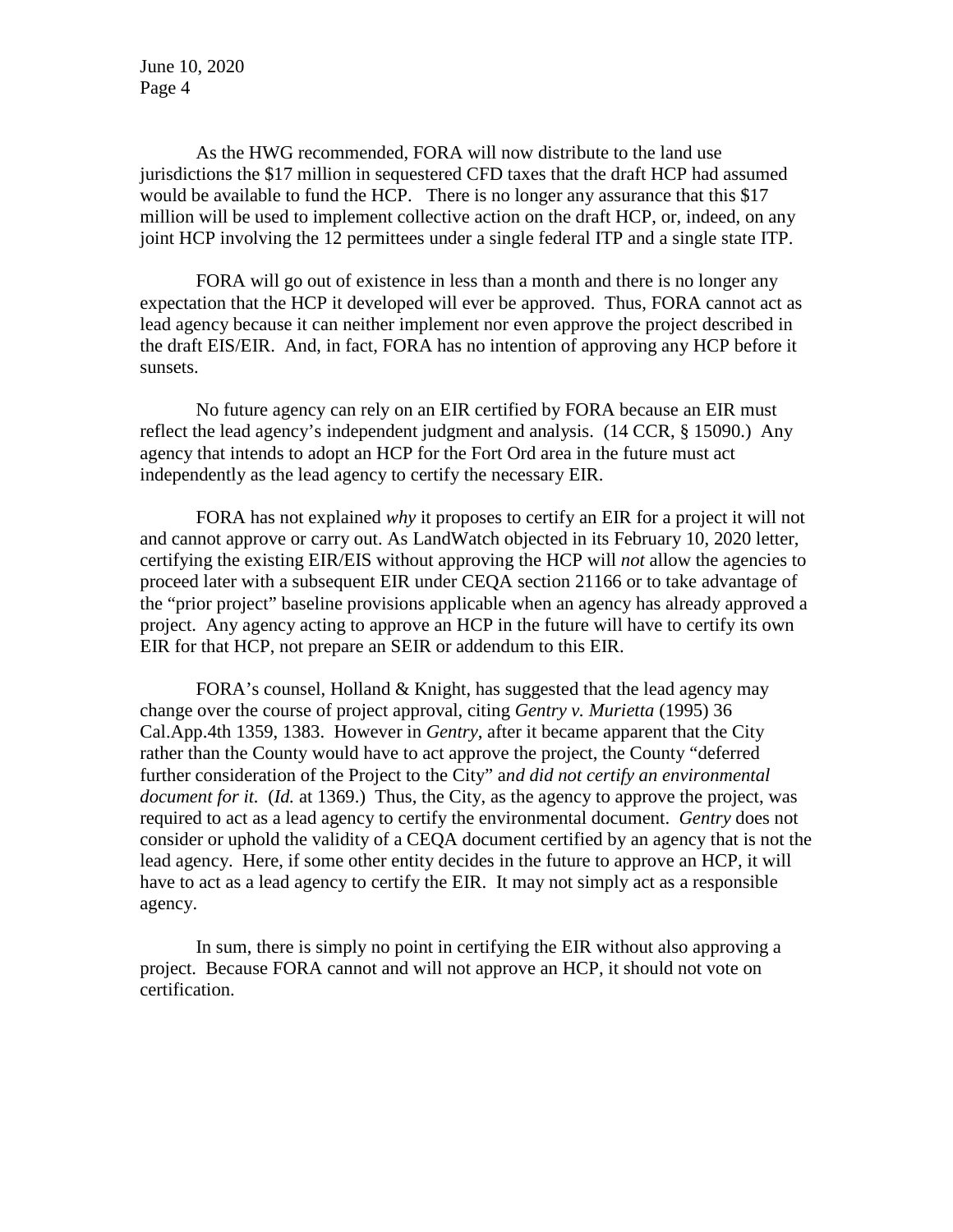# **B. The EIR fails to provide an adequate description of any HCP project that is likely to be approved.**

CEQA requires that a draft EIR provide a stable and complete project description with a level of detail adequate to enable analysis of environmental impacts. (14 CCR, § 15124.) The project described in the Draft EIS/EIR is the September 2019 Draft HCP, developed over a twenty year period and set out in a 600+ page document with 17 appendices. The September 2019 Draft HCP provides a project description that is required to assess impacts, including

- the expected location and intensity of future development, based on full buildout of the Fort Ord Reuse Plan;
- the expected location and intensity of other activities covered by the ITPs, based on full buildout;
- the expected levels of habitat impact and take, based on full buildout in specified locations;
- conservation strategies, based on full buildout and on the use of BLM land (Fort Ord National Monument) for mitigation;
- a plan for monitoring and adaptive management, based on full buildout;
- an implementation plan for the HCP by a JPA that includes FORA and twelve permittees subject to a single non-severable federal ITP and a single nonseverable state ITP;
- an analysis of costs and funding, based on a detailed cost model and endowment funding analysis, that assumed (1) the rapid and complete buildout of the Fort Ord Reuse Plan, (2) continued collection of existing CFD taxes or equivalent amounts, and (3) attainment of scale economies from complete buildout and economies from use of BLM land for mitigation.

Consistent with the draft EIS/EIR, the proposed CEQA findings describe the project under CEQA review as "approval and implementation of the Draft Fort Ord HCP." However, neither FORA nor any other agency intends to approve the September 2019 Draft HCP for two reasons. First, the land use jurisdictions have concluded and advised FORA that the September 2019 Draft HCP was based on unrealistic development projections and was not financially feasible. Second, CDFW advised FORA that an ITP could not rely on mitigation using BLM lands, as is proposed in the September 2019 Draft HCP.

So after over twenty years of work to develop the September 2019 Draft HCP, the EIR consultants cobbled together a sketch of a new alternative, Alternative 4, which was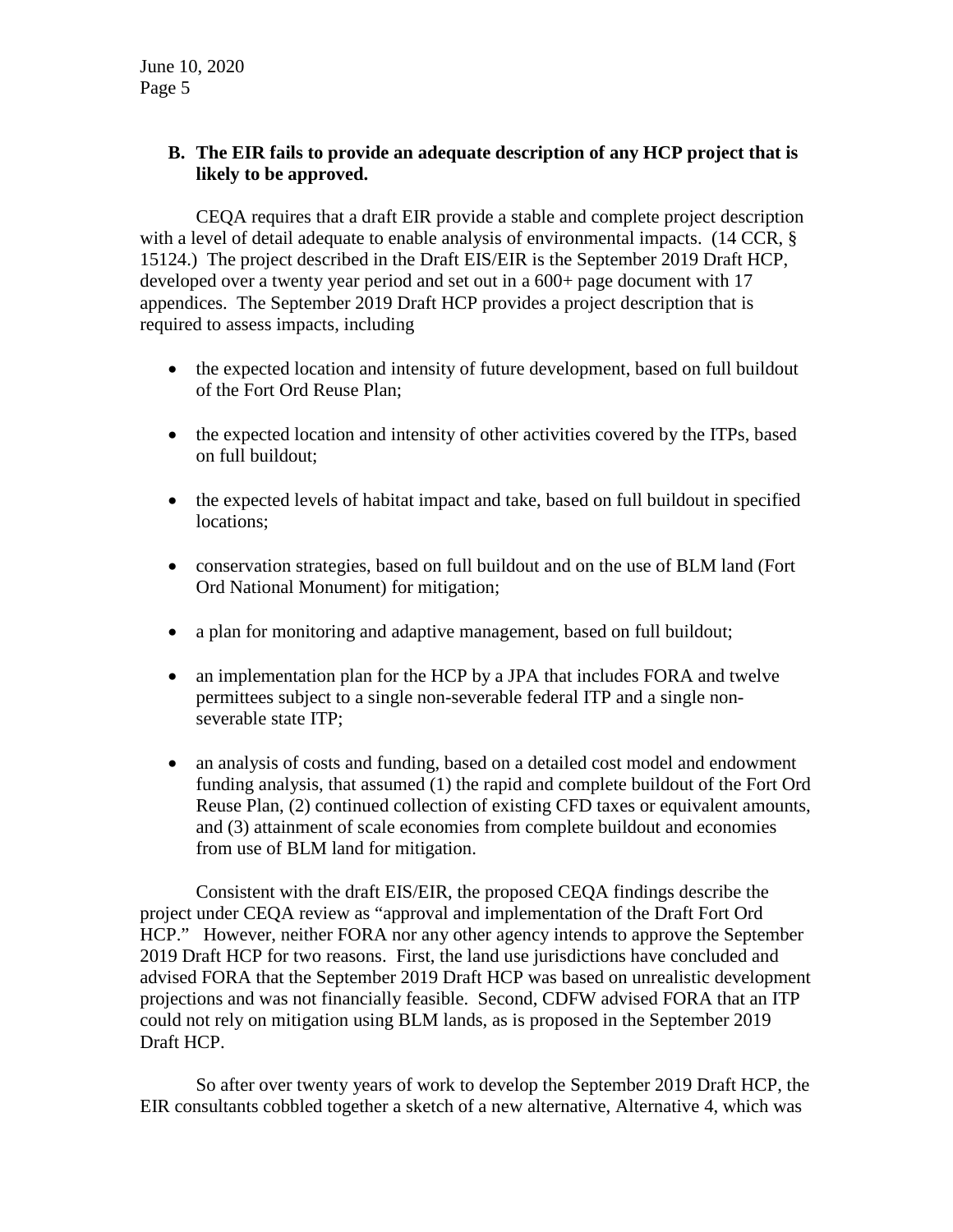not discussed in the draft EIS/EIR. The description of Alternative 4 is materially incomplete as a basis for disclosing and mitigating project impacts, and this violates CEQA.  $(14 \text{ CCR}, \S 15126.6(d))$  For example, the FEIR purports to quantify a reducedscale projection of development and take by jurisdiction and total acreage, but it does not map these areas to be developed or identify the habitat and species present in the reduced-scale development areas. (FEIR, Table 5-1.)

The FEIR states that the future development for Alternative 4 will be "consistent with the development assumptions contained in the relevant land use plans of the affected land use jurisdictions." (FEIR, p. 5-2.) However, those land use plans, which FORA was required to find consistent with the Fort Ord Reuse Plan, all assume the complete buildout of the Fort Ord Reuse Plan. Indeed, the intensity and scale of future development described in the September 2019 Draft HCP are *also* consistent with these land use plans. So mere consistency with land use plans does not inform the public where the Alternative 4 development would take place, what type of development it would include, or when it would occur.

The FEIR states that future development under Alternative 4 would "likely" be "concentrated in the 4,241 acres of developed/disturbed areas to keep within the reduced level of incidental take," instead of the 5,051 acres of natural lands that contain habitat and species; but there is no assurance of this. (FEIR, p. 5-2.) This conclusion is based on the assumption that the 3:1 mitigation ratio would be attained only by using the non-Federal areas, consisting of the 3,304 acres of habitat management areas and the 5,051 acres of natural lands now designated as development areas that are within the Fort Ord Reuse Plan area but outside the BLM's FONM. Despite its reference to a "take 'limit' or 'cap'," the EIR does not describe an enforceable measure that would prevent a jurisdiction from permitting, or even concentrating, its future development in the 5,051 acres of natural lands. (FEIR, p. 5-1.) Indeed, it would be inconsistent with the land use jurisdictions' general plans to assume that they would *not* permit development in the 5,051 acres of natural lands that they have designated for development. Furthermore, even if the 3:1 mitigation ratio must be met, mitigation land may in fact be available in the BLM FONM areas or in other off-site areas, and, if so, this would permit development of all of the natural areas. It would also have potential impacts to off-site mitigation lands, which have not been disclosed because the EIR assumes without evidence that mitigation would not occur off-site.

In sum, the description of Alternative 4 does not provide the most basic information about the proposed alternative that is required for impact assessment: where it would be located and what resources it would affect.

The FEIR states that there "may be a reduction in the required AMMs and MMs" for Alternative 4, but it does not identify those reductions. (FEIR, p. 5-9.) The project description and the FEIR are inadequate because the FEIR fails to specify the "reduced" avoidance and mitigation measures that would be included in the Alternative 4 HCP project or the "reduced" mitigation measures from the EIS/EIR that would be required for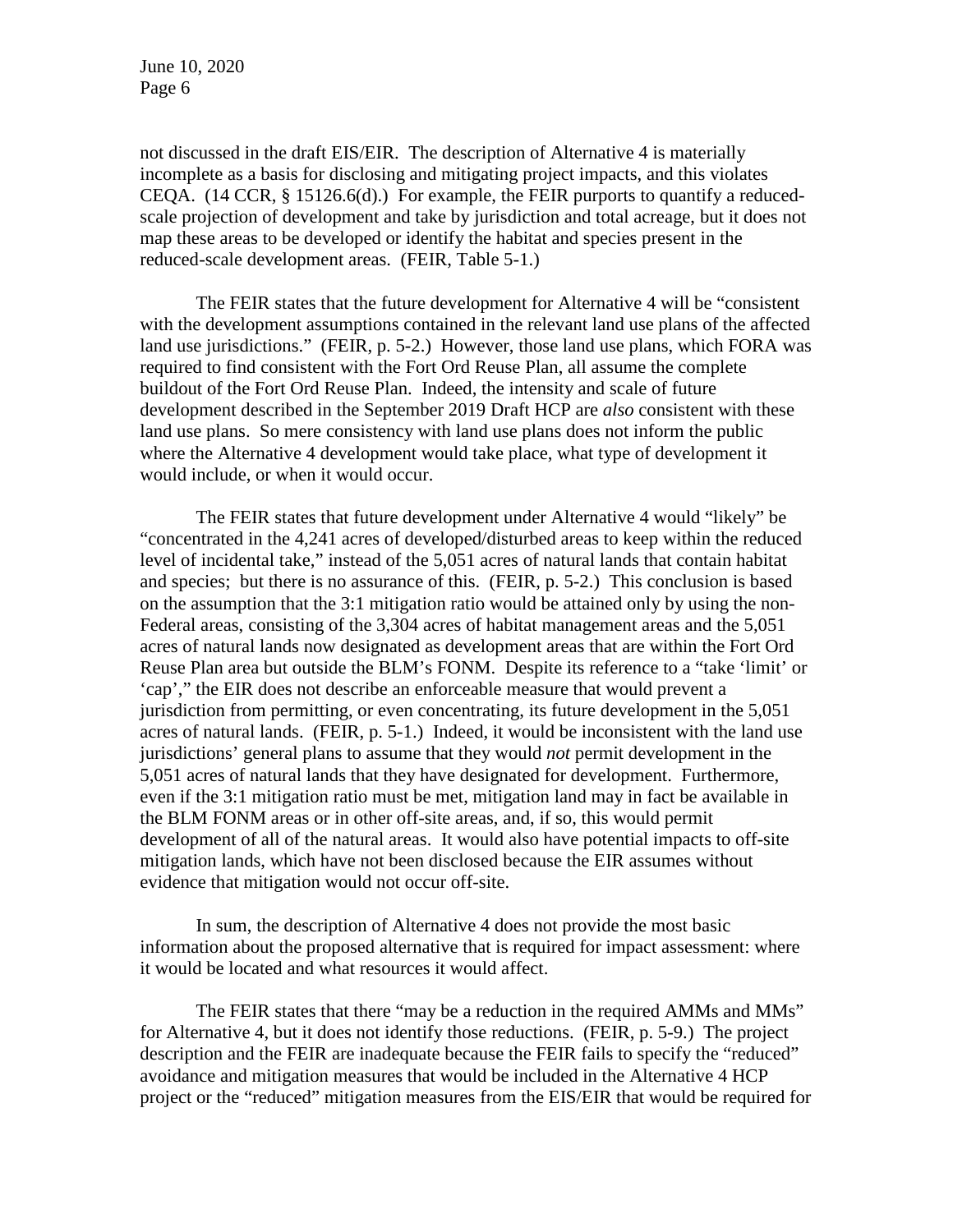Alternative 4. The public has no way to determine what AMMs or MMs would be included and enforceable as part of the project or its CEQA mitigation.

The FEIR's cursory and qualitative discussion of the impacts from Alternative 4 (FEIR, pp. 5-9 to 5-13) is not adequate to support approval of Alternative 4 because it is not specific enough to enable informed decision making. (*Laurel Heights Improvement Ass'n v. Regents of the University of California* (1988) 47 Cal.3d 376, 404.) For example, without knowing where the development would occur, what species and habitat resources it would affect, and what mitigation and avoidance measures would actually be imposed, there can be no adequate assessment of impacts or specification of mitigation. Furthermore, as discussed below, the EIR fails to demonstrate the feasibility of the mitigation and avoidance measures proposed in the September 2019 Draft HCP because there is insufficient evidence that the agencies can fund the needed endowment. *There is even less evidence that the agencies can fund whatever endowment would be needed for Alternative 4* because there has been no quantification of its cost and no projection of the available funds that might be raised through taxes or impact fees.

While CEQA may permit an agency to approve an alternative to the project proposed, it does not permit an agency to approve a project for which the EIR fails to provide an adequate description, impact analysis, or specification of mitigation. This EIR would not provide a sufficient basis to approve Alternative 4.

Furthermore, CEQA does not contemplate that an agency approve an EIR without the intention to approve a specific project, whether that project be the project proposed in the draft EIR or an alternative to it. Thus, CEQA requires that findings be made with reference to the impacts and mitigation for a specific project. (14 CCR, §§ 15091, 15092.) Here, there is no intention to adopt the September 2019 Draft HCP, even though that is the project that is identified in the proposed findings. The last-minute Alternative 4, disclosed to the public only ten days before FORA's hearing to certify the EIR, is neither adequately described nor evaluated in the EIR, and the proposed findings are silent as to Alternative 4.

If FORA or any other agency does intend that the EIR support future approval of Alternative 4 in lieu of the September 2019 Draft HCP, it must revise and recirculate the draft EIS/EIR to provide an adequate description and analysis of Alternative 4. Recirculation is required because significant new information has disclosed that the draft EIS/EIR was so inadequate that it denied the public opportunity for meaningful comment. 14 CCR, § 15088.5(a)(4).) Furthermore, the likely infeasibility of funding Alternative 4 or concentrating development under Alternative 4 in the already disturbed lands will result in new or more substantial significant impacts, which also mandates recirculation. (14 CCR, § 15088.5(a)(1), (2).)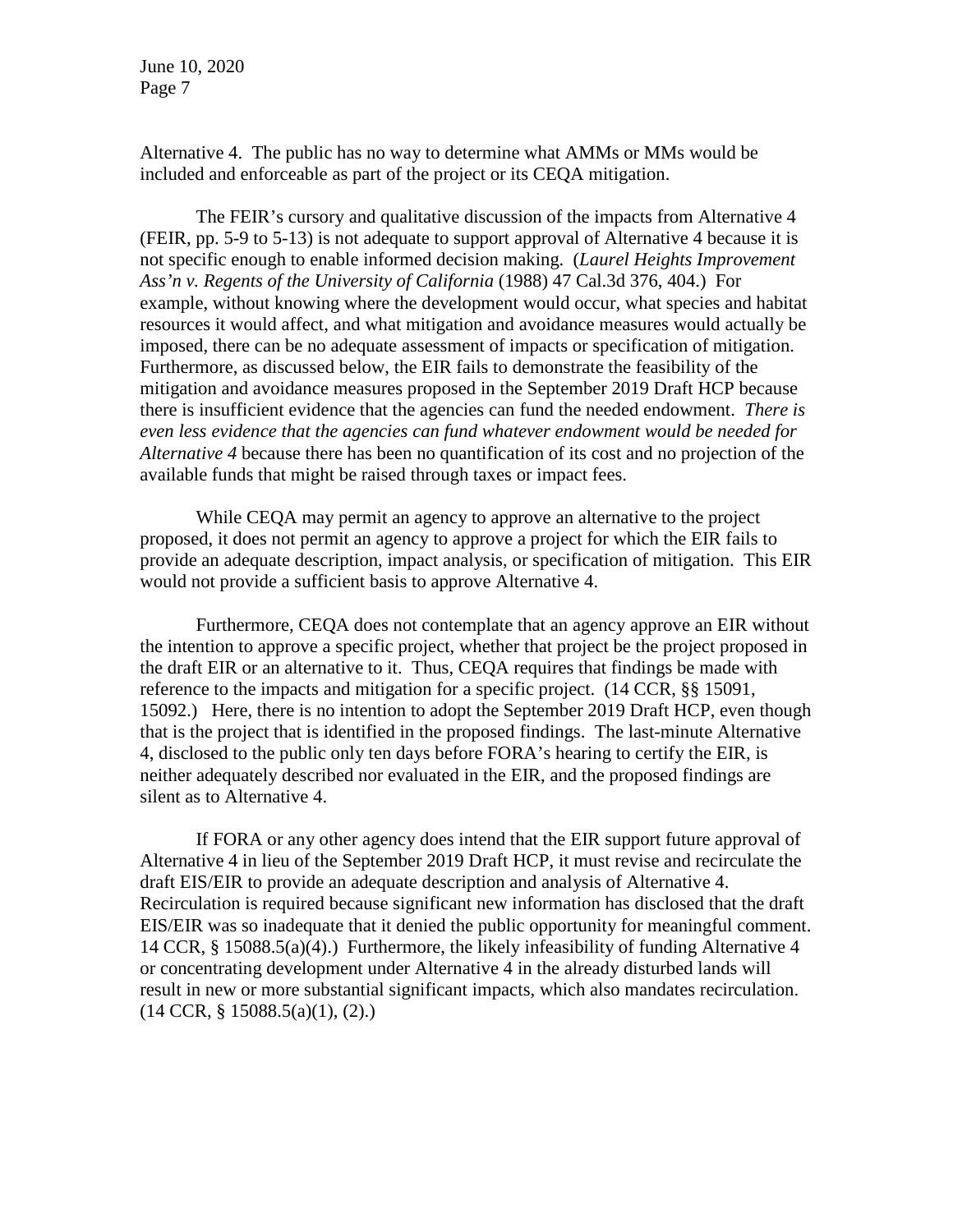# **C. Avoidance and mitigation measures for the September 2019 Draft HCP are not enforceable or feasible because there are no programs to fund them and because there is no evidence that they can be funded at the necessary level.**

LandWatch reiterates its objections that the EIS/EIR does not identify enforceable, feasible mitigation and avoidance measures because there are no programs to fund them and because there is no evidence that they can be funded at the necessary level. *The FEIR admits that the very jurisdictions that would be responsible for funding the project described in the September 2019 Draft HCP have stated that "the cost of the Draft HCP is too high and not feasible."* (FEIR, p. 5-1.)

The HCP states that its program would require annual spending of \$2.6 million for the next 50 years, of which \$2.2 million is assumed to come from a \$38 million endowment fund. That endowment fund is assumed to be accumulated in the next eight years by taxes or fees generated by payments of the FORA Community Facilities District ("CFD") tax or an unspecified "replacement funding mechanism" to be adopted by the five land use jurisdictions. The rapid accumulation of the endowment in the next eight years is critical to the financial viability of the HCP, because the funding analysis assumes that a long period of 4.5% annual investment returns on the accumulated endowment fund will pay for the ongoing HCP costs. To make this happen, the HCP's financial analysis assumes the complete buildout of Fort Ord by 2030 – a buildout at the rate of 443 houses per year, 6.9 times faster than the historic rate of buildout of 64 units per year. A separate financial analysis prepared by the HCP consultant EPS in November demonstrates that if buildout proceeds at a mere 4.3 times the historic rate, the endowment would have to be \$43 million, requiring higher fees and taxes, or recourse to the agencies' general funds. Contradicting both the HCP and the November EPS memo, a December 13, 2019 FORA staff report states that the endowment fund "is expected to cost \$48 to \$66 million."

Critically, there is no analysis of the required endowment if development proceeds at a pace consistent with historical development activity, although such a pace would require a substantially larger endowment, and correspondingly higher fees or taxes because investment returns on slower accumulation of fees and taxes would be substantially lower. The financial analyses also ignore the need to fund startup, capital, and restoration costs in the early years, which would further retard the endowment accumulation and lower its investment returns, requiring higher fees or taxes. There is also no acknowledgement of the risk of assuming 4.5% annual returns from inception of the endowment fund when money market funds today barely return 2%.

In short, the actual endowment funding obligation is unknown. However, the analysis in the EIS/EIR makes unrealistic and aggressive assumptions, which the land use agencies have now repudiated, in order to minimize this obligation.

In response to LandWatch's objections that the EIR's reliance on rapid and complete buildout is unsupported and unsupportable, the Final EIR simply reiterates the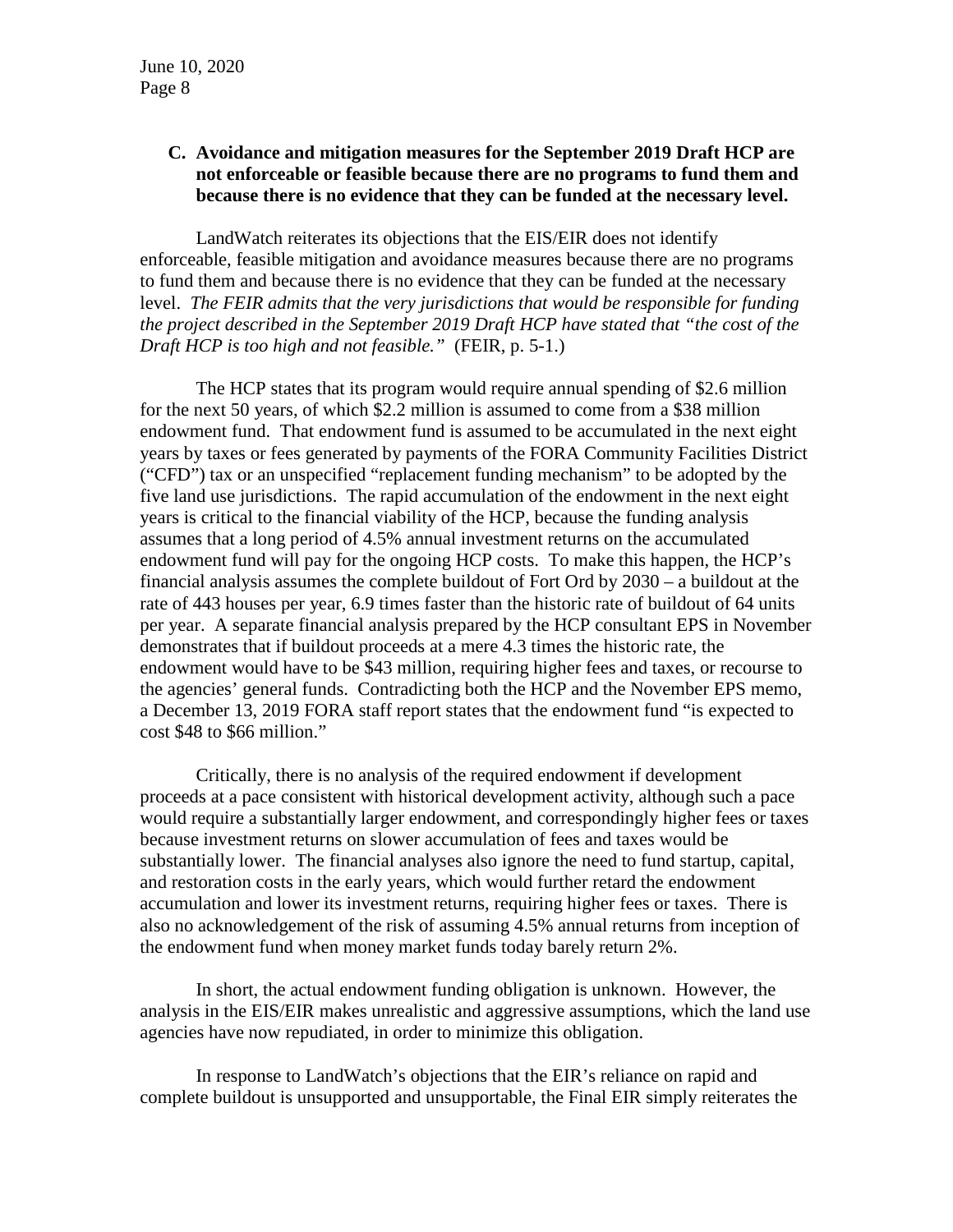assumptions made in the EIR and references its appended "Habitat Conservation Plan Endowment Case Flow Strategy," the very document that LandWatch's comments challenge and that the land use agencies have found unrealistic. (FEIR, p. 3-3.)

The FEIR continues to assume that over \$16 million of CFD taxes it previously set aside to implement the HCP will remain available, *even though FORA will now distribute this money to the land use agencies, who need not use it for this purpose or act cooperatively at all*. (FEIR, pp. 3-4, 3-5, 3-6.) For example, LandWatch objected that there is no evidence that funding can be ramped up fast enough to meet initial fixed costs, to accumulate an endowment that will earn needed returns, and to implement the stayahead provision. The FEIR cites HCP section 9.3.5.1 to argue that funding is available for the first eight years without collecting additional taxes. (FEIR, p. 3-5.) However, *Section 9.3.5.1 assumes that this funding will consist of the \$16 million set aside by FORA, which FORA will now distribute to the land use agencies.*

The EIR assumes that revenues obtained from fees or taxes at the level of the existing CFD taxes would be sufficient to implement the HCP. The FEIR fails to address LandWatch's detailed comments seeking evidence that funding could be adequate to accumulate the needed endowment in time to earn the projected returns and to implement the stay-ahead provisions without substantially increasing the required fees or taxes, potentially to a level that would preclude development.

LandWatch objected that the cost analysis and financing projections are predicated on economies of scale and the assumption of rapid buildout of the entire Base Reuse Plan. The land use agencies have made it clear that this assumption is invalid. This is significant new information that requires revision and recirculation of the EIR.

The cost analysis also assumes scale economies from a single, coordinated HCP and the use of the Federal BLM FONM land for mitigation. The Habitat Working Group, the land use jurisdictions, and CDFW have made it clear that these assumptions are invalid. This is significant new information that requires revision and recirculation of the EIR.

The HCP and the EIS/EIR do not disclose or specify an enforceable solution to the unresolved problem of implementing a committed, enforceable funding mechanism. More than half of the future development of Fort Ord expected to fund the HCP is represented by six previously entitled development projects. Because these projects' entitlements are vested, these projects are subject only to the exactions in place when they were approved; they cannot legally be subjected to newly enacted fees or taxes once the FORA CFD becomes uncollectible in 2020. *Thus, there is no apparent legal means to collect funds for over half of the HCP cost*. The FEIR addresses this objection by simply assuming these developers will voluntarily make payments and that the wildlife agencies will somehow address the adequacy of funding in the future. (FEIR, p. 3-6.) This is not the enforceable, certain mitigation that CEQA requires.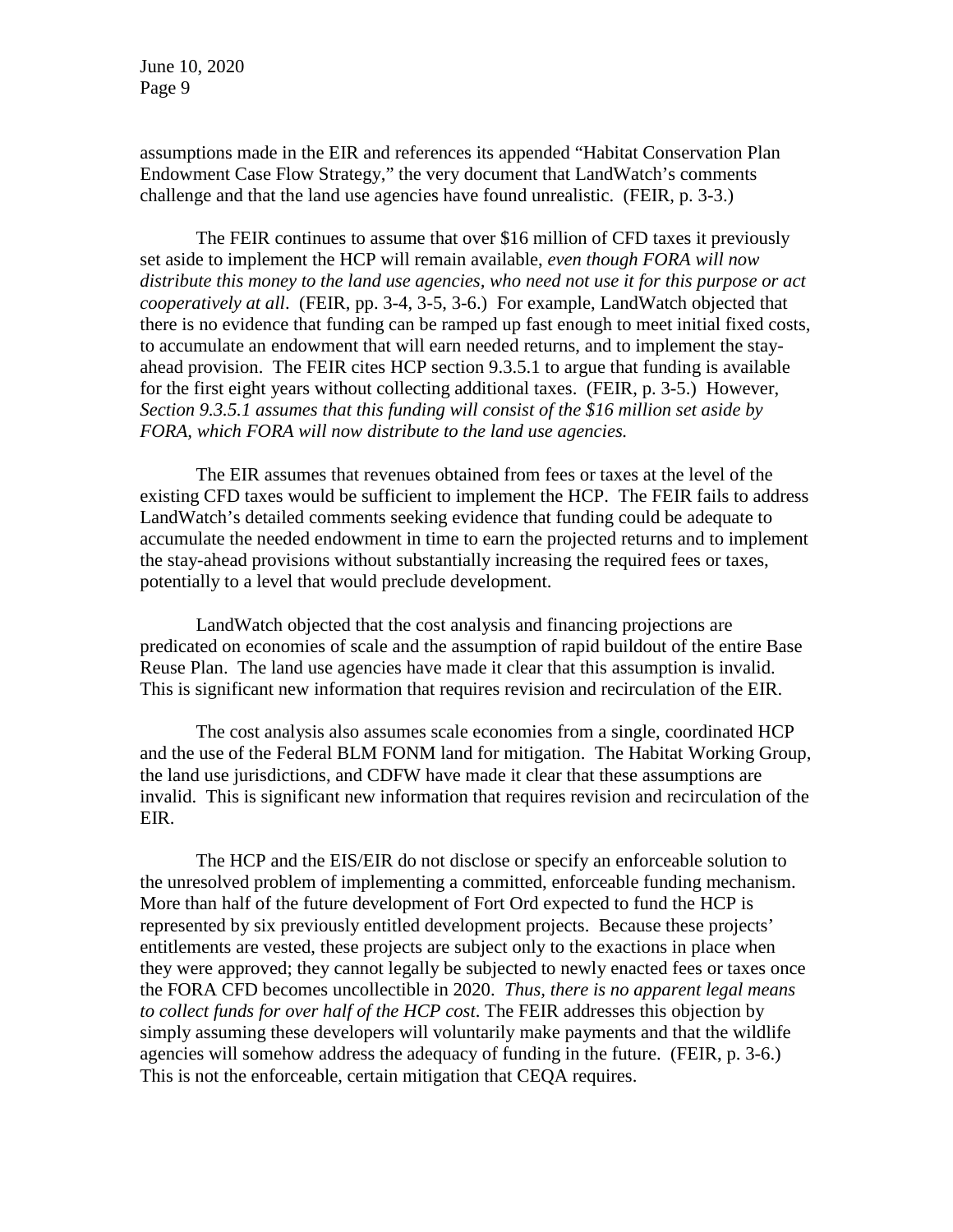Even if this funding problem is resolved, there are others. If the agencies elect to use impact fees instead of CFD taxes as a "replacement funding mechanism," they will need to support them with an analysis to show that those fees have nexus and proportionality. Nexus and proportionality would require that the HCP costs be apportioned to the projects that actually cause the incidental take that triggers the need for the HCP. But it is not clear that the HCP program would be viable without the subsidies from other development. The FEIR does not address LandWatch's comment that there is no assurance that the nexus and proportionality mismatch can be solved..

Nor is it clear that the proposed funding through incremental assessment of development fees or taxes would be viable. The HCP's "stay-ahead" provision requires that the actively managed percentage of the total planned conservation acreage stay 5 or 20 percentage points ahead of the percentage of total baseline incidental take acreage. The HCP provides no analysis of the feasibility of meeting this stay-ahead provision; but there are several reasons why, and scenarios in which, it would not be feasible. For example, unless fees or taxes are directly related to a project's incidental take, there can be no assurance that the project would generate sufficient mitigation funding; but none of the proposed cost apportionment approaches do in fact relate fees or taxes to incidental take. Furthermore, the proposed endowment funding assumes that HCP costs would be incurred on a level basis from year to year, but that is not accurate. The lumpy startup, capital, and restoration costs essential to the stay-ahead goal would be incurred before sufficient funding were available. The FEIR does not address this comment. And, again, there is no longer any assurance that the \$16 million set aside by FORA would be available for startup costs.

Finally, the HCP and the EIS/EIR do not provide an honest discussion of funding assurances in the event that Fort Ord is not built out by 2030. Even though the HCP assures the land use agencies that there would be no recourse to general funds, the HCP later proposes that the agencies that happen to own the habitat lands should incur the management cost for that land in the event of funding shortfalls. This arbitrary and inconsistent assignment of risk should not be palatable to those agencies. Nor are the proposals to rely on volunteers or "prison crews" to manage HCP lands realistic. Like the financial assumptions, these operational proposals reveal magical thinking.

The FEIR excuses this magical thinking by claiming that the LandWatch is confusing baseline conditions with mitigation measures, citing *Environmental Council of Sacramento v. City of Sacramento* (2006) 142 Cal.App.4th 1018, 1037-1038. But the assumption of the complete and rapid buildout of the Base Reuse Plan within eight years is neither a baseline condition nor a mitigation measure. It is a critical assumption *about the future* on which the feasibility of mitigation depends. Rapid and complete buildout of the Base Reuse Plan cannot be assumed as a predicate for a mitigation measure because it depends on third parties and economic conditions and cannot be imposed by FORA or by any agency as an enforceable condition of the HCP. If the HCP is adopted, the ITP is issued, and the development does not occur as projected, the needed funding will not be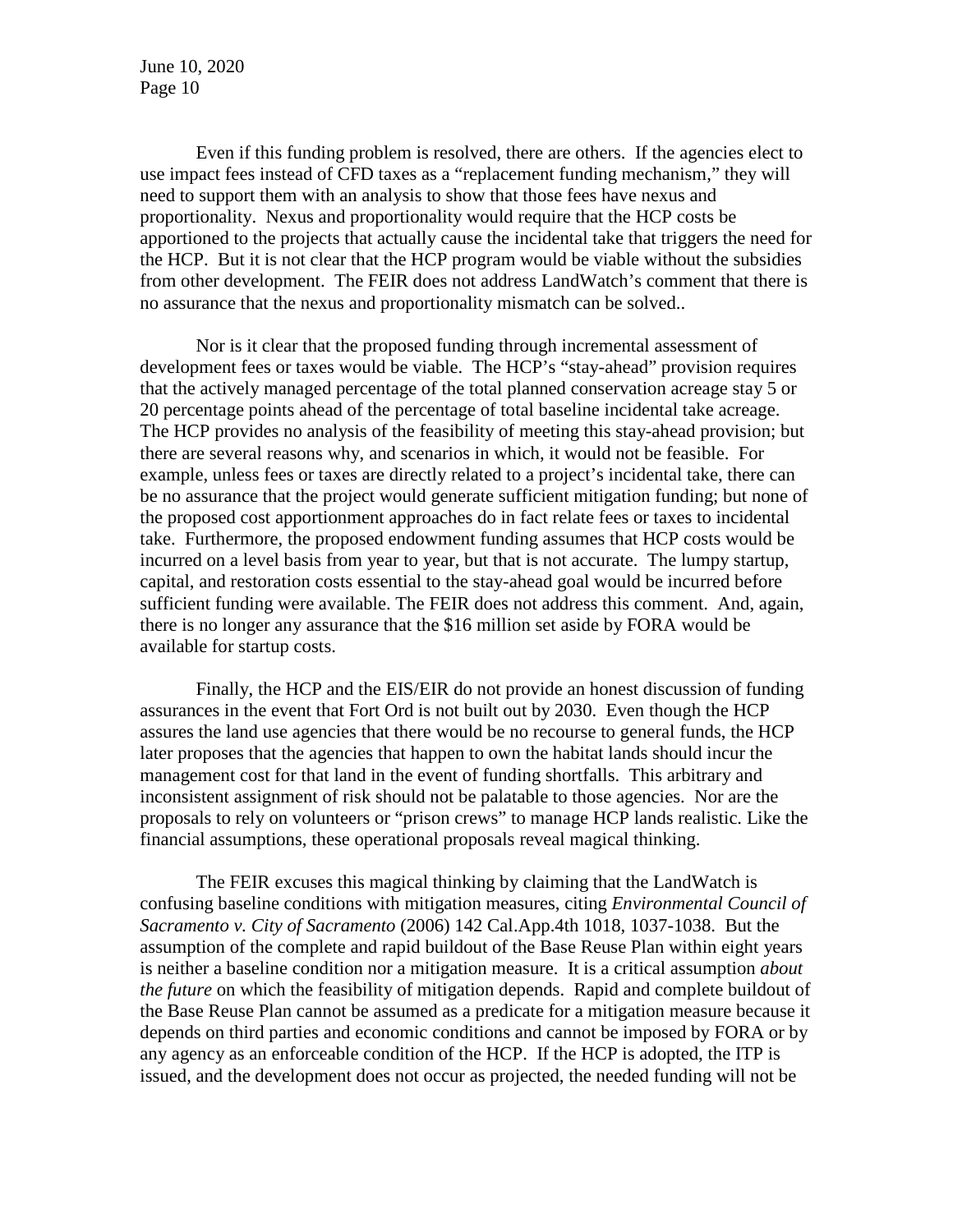adequate, and the HCP implementation will fail. The HCP does not provide assurances that can avoid this outcome with any reasonable certainty.

Nor can the assumption that BLM land be used for mitigation be an enforceable condition. Nor can the assumption that all land use agencies participate in a single nonseverable ITP be enforceable.

Thus, unlike the situation in *Environmental Council of Sacramento*, there is not "ample evidence" to support the critical assumptions that mitigation will be feasible under future conditions. To the contrary, here, the very agencies that would have to implement the HCP have already said that there will not be a rapid and complete buildout of the Base Reuse Plan and that the proposed "mitigation and preservation . . . are not certain," and the FEIR admits this. (FEIR, p. 5-1.) CDFW has indicated that it will not approve reliance on BLM land for mitigation. Thus, this EIR is akin to the EIR in *Federation of Hillside and Canyon Associations v. City of Los Angeles* (2000) 83 Cal.App.4th 1252, 1261, which was invalid because the agency admitted that there was uncertainty whether the mitigation would be funded or implemented.

The FEIR claims that the mitigation in the draft EIS/EIR and the AMMs and MM in the HCP are adequately specified and would be enforceable through permit conditions, conditions of approval, adoption of implementing ordinances and policies, and adoption of a Mitigation Monitoring and Reporting Program. (FEIR, p. 3-10.) LandWatch's point in objecting to the analysis of funding assumptions is not that an agency would not implement mitigation in the EIS/EIR and the MMs and AMMs in the HCP *if it had the money to do so.* LandWatch's point is that neither the HCP nor the EIS/EIR demonstrate that there is any realistic expectation that there could be sufficient funding to implement the HCP as proposed. The mitigation measures in the EIS/EIR compel certain mitigation actions, but they do not specify or compel an assured funding mechanism. The purported funding mechanisms are discussed in the HCP document itself, but those mechanisms are not assured or enforceable, there is no evidence that they will be sufficient, and there is ample evidence that they will not be sufficient.

LandWatch's objections to the HCP's discussion of funding have simply not been addressed. The necessary fees and taxes are not in place and there is no specified mechanism that would compel the permittees to fund the HCP. Half of the needed revenues depend on voluntary payments from entitled developers, and there is no identified solution to this problem. The \$16 million dollar reserve will no longer be available, and there is no identified solution to this problem. There is no evidence that the needed endowment can be collected, and there is substantial evidence to the contrary. There is no analysis supporting the contention that the stay-ahead provision could be met, despite LandWatch's request for this analysis and its identification of the specific factors that preclude meeting the stay-ahead condition. The FEIR's failure to provide reasoned good faith responses to LandWatch's comments on the validity of the funding assumptions violates CEQA. (14 CCR, § 15088.)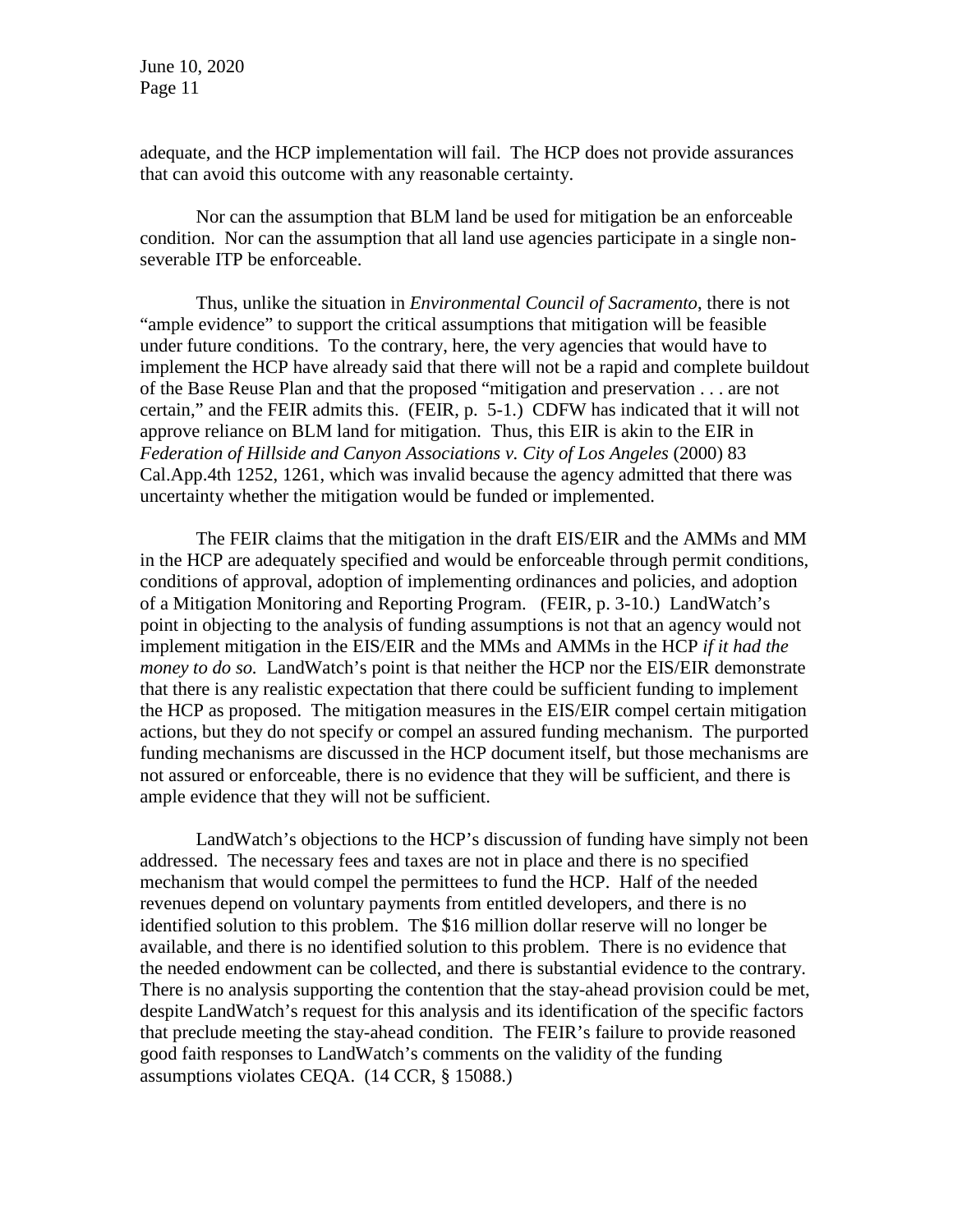In light of the evidence of the infeasibility of funding the September 2019 Draft HCP, the specifics of enforceable mitigation measures, i.e., identification of specific funding mechanisms and ordinances, should not have been deferred.

In sum, neither FORA nor any agency seeking to approve an HCP in the future could make the requisite findings that mitigation is sufficient, because there is no committed, enforceable funding mechanism and no evidence that it is feasible.

### **D. Avoidance and mitigation measures for Alternative 4 are not enforceable or feasible because there are no programs to fund them and because there is no evidence that they can be funded at the necessary level.**

The cost to implement Alternative 4 and the feasibility of generating needed revenues would vary from the HCP described in the September 2019 Draft HCP due to a number of factors. For example, unit costs would increase due to the reduction of economies of scale. Unit mitigation and avoidance costs may increase due to the inability to attain synergies in mitigation efforts through the use of BLM land. The relative size of the needed endowment as a percentage of total costs would increase, and the future investment returns on the endowment would decrease, because the entire endowment would not be collected in the next eight years under the realitic development scenario. The proportion of development generating relatively higher fees and taxes (e.g., residential development) may change under the Alternative 4 land use assumptions, which, in any event, are not identified in the EIS/EIR.

LandWatch's comments requested an analysis of the cost and funding effects of reduced and phased development and pointed out that the existing evidence indicates that the HCP would not be feasible with reduced or phased development because the endowment costs would be substantially increased. Although LandWatch requested an analysis of the cost and funding effects of reduced or phased development and an assessment of the feasibility of the avoidance and mitigation measures under such a scenario, the FEIR does not provide this information. This violates CEQA. (14 CCR, § 15088.)

Instead of evaluating the feasibility of the HCP for realistic development projections and in light of the uncertainty of BLM land for mitigation, the FEIR simply reiterates the cost and funding analysis for the full-scale rapid buildout of the entire Base Reuse Plan in the Draft HCP. For example, in responding to LandWatch's comments that the endowment funding estimates have varied from \$9 million to \$66 million, the FEIR defends the "detailed estimates of costs" in the Draft HCP. (FEIR, p. 4-142.) However, the EIS/EIR does not provide any analysis of the cost or feasibility to implement the mitigation and avoidance measures that would be required under Alternative 4. The information is not in the draft EIS/EIR because Alternative 4 was neither defined nor assessed there.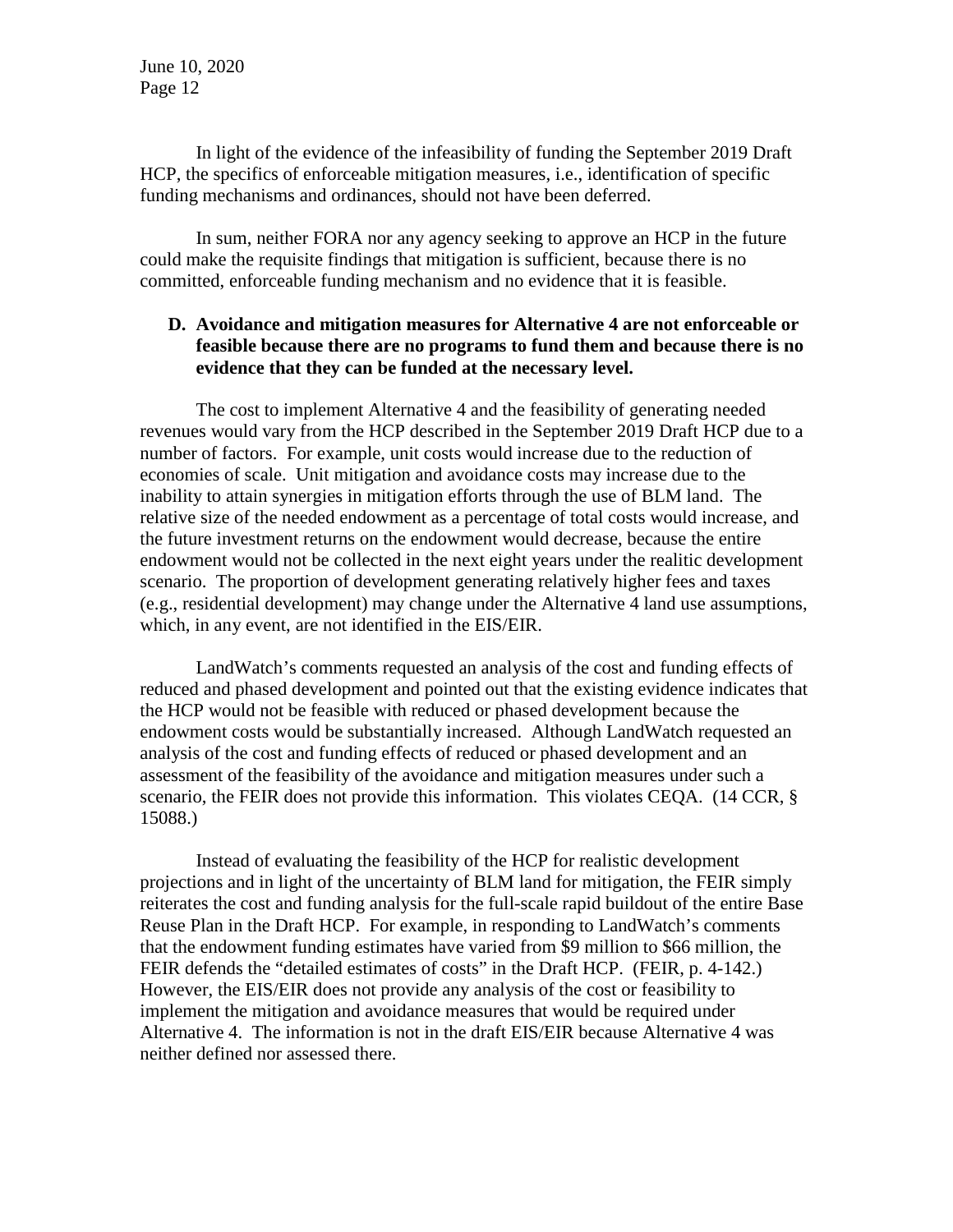Nor does the EPS Sensitivity Analysis, which purports to evaluate reduced scale or phased development scenarios, provide any evidence that Alternative 4 can be funded. The FEIR states that the EPS Sensitivity Analysis "should not be construed as offering an alternative estimate of endowment requirements, as the sensitivity analysis was based on hypothetical cost and revenue scenarios." (FEIR, p. 4-143; see also 4-516 [EPS Sensitivity Analysis not intended to provide a more refined analysis of costs and its cost reduction assumptions are hypothetical].)

In sum, neither FORA nor any agency seeking to approve an HCP in the future for Alternative 4 could make the requisite findings that mitigation is sufficient, because there is no committed, enforceable funding mechanism and no evidence that it is feasible.

#### **E. The FEIR fails to address the water supply impacts of the HCP.**

The FEIR fails to respond adequately to LandWatch's comments that the implementation of the HCP would result in significant impact to groundwater resources and would make a considerable contribution to significant cumulative impacts.

The FEIR defends its lack of analysis by claiming that the level and intensity of future development are speculative. Absurd. The EIS/EIR's analysis of the adequacy of avoidance and mitigation measures is premised on specific assumptions about future development based on existing general plans and the Base Reuse Plan. The same development assumptions determine water supply impacts. The EIR is inadequate because it failed adequately to evaluate the impacts of providing water for future development that would be enabled by the HCP as well as the water needed to implement mitigation measures for the HCP itself.

The FEIR also purports to rely on the water supply impact analysis in previous environmental documents. (*See, e.g.,* FEIR, p. 4-505.) LandWatch provided detailed comment explaining that these prior analyses are no longer adequate. LandWatch identified significant new information that requires a subsequent environmental review under CEQA section 21166, including changes to the Base Reuse Plan itself, changes in circumstances, and new information. This significant new information includes comments by hydrologist Timothy Parker. The FEIR simply ignores this information. The failure to provide a subsequent review in light of the significant new information and the failure to respond to LandWatch's comments violates CEQA.

Yours sincerely,

M. R. WOLFE & ASSOCIATES, P.C.

John Farrow

JHF:hs